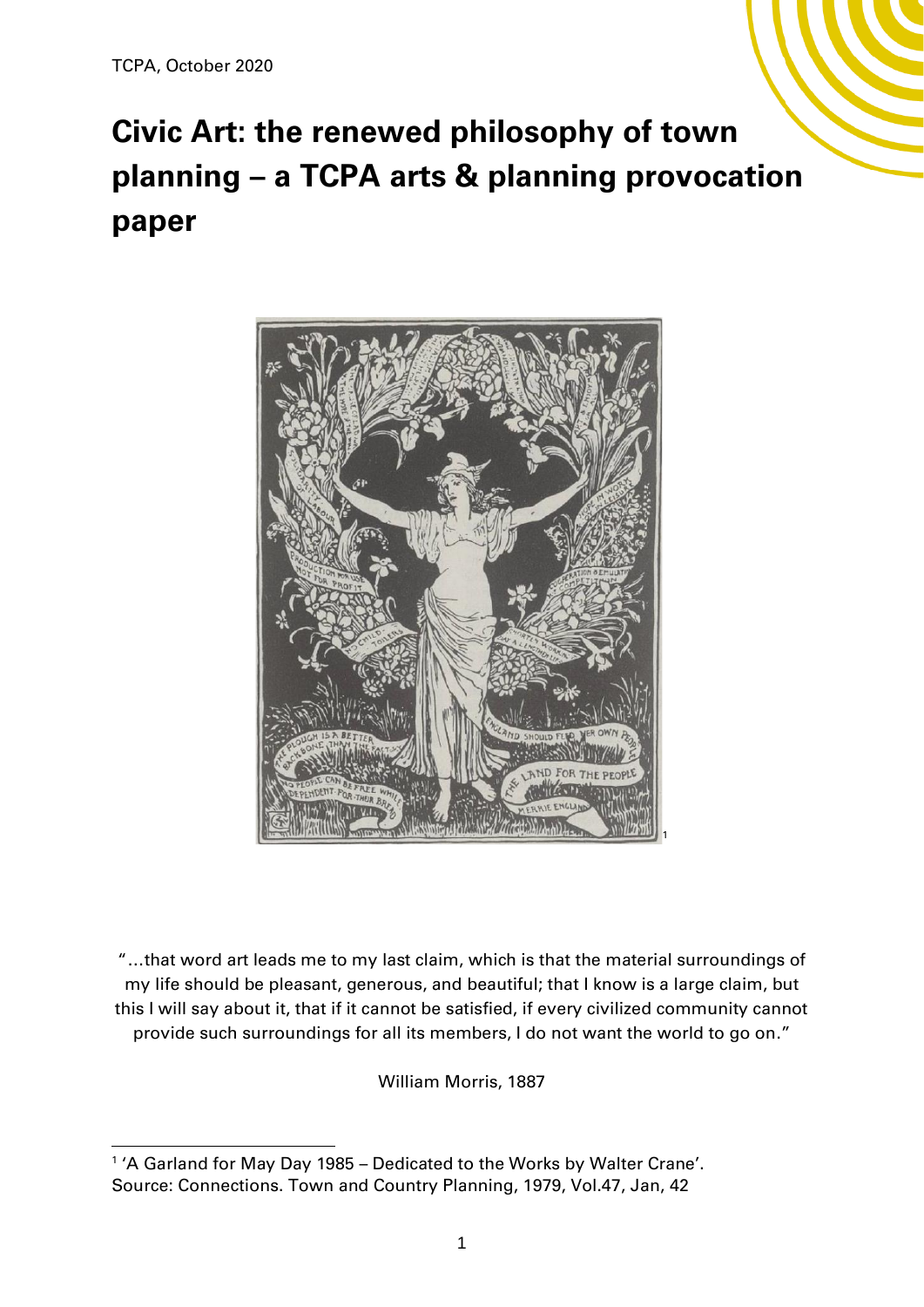## **Summary**

In March 2020 the Town & Country Planning Association (TCPA) launched a project to explore how planning might reconnect with its artistic roots. The conversation between planners and artists has been happening at a low level for years but growing concerns about the poor quality of new housing, the lack of trust between people and planners and the decline of many of existing civic spaces were beginning to spark new energy in the ideals of planning as an art. This has now come to a head thanks to a pandemic which has forced us to reflect on our homes and places and our connection, or lack of it, with nature. This paper is designed as a provocation to feed into the development of the new TCPA Arts Strategy. The paper calls for an entirely new philosophy of planning based on Civic Art to restore planning as a humane and powerful force for enabling better lives. It aims to stimulate debate and action.

## **The Art of Planning**

There is clear evidence of the impact that the way we organise places can have on people's life chances. People's mental and physical well-being is shaped by the homes and neighbourhoods they live in. As a result, planning is important for our future. But the practice of town planning is at a very low ebb. Planners are seen as a problem and much of what is built is ugly, inefficient, and soulless. At its worst planning is so weak that it simply provides a fig leaf over a development model which

manufactures housing units that range from boring to shamefully inhumane. While there are notable exceptions, we should be honest that most homes built today are little more than engineered boxes for people-storage. Often neither an architect, nor design in any meaningful sense – play a part in the process.

For the TCPA, planning is not just about land use. Planning is about asking the defining question of a civilised society; how are we going to live? With this ambition, it is not surprising that planners have often made mistakes, but the record of the past is uncomfortably impressive. From Bournville to Letchworth to millions of generously built and high-quality council homes, we were once capable of doing much better. In trying to answer the question about what went wrong with the way we plan there is a strong common thread. We forgot the humane, idealistic, and artistic foundations of planning.

Reconnecting planning with art means nothing less than putting the soul and spirit back into the places we create. It does this by creating space for – that most annoying tendency of human beings – to have feelings about their environment. As a result, this project is not about getting people to think about art as an add on in their decisions, like the way we place public art in roundabouts, it's about creating a new philosophy of how we plan in which art is core to the process and the outcomes. By doing so we expect to engage in the messy world of emotions, affection, and contested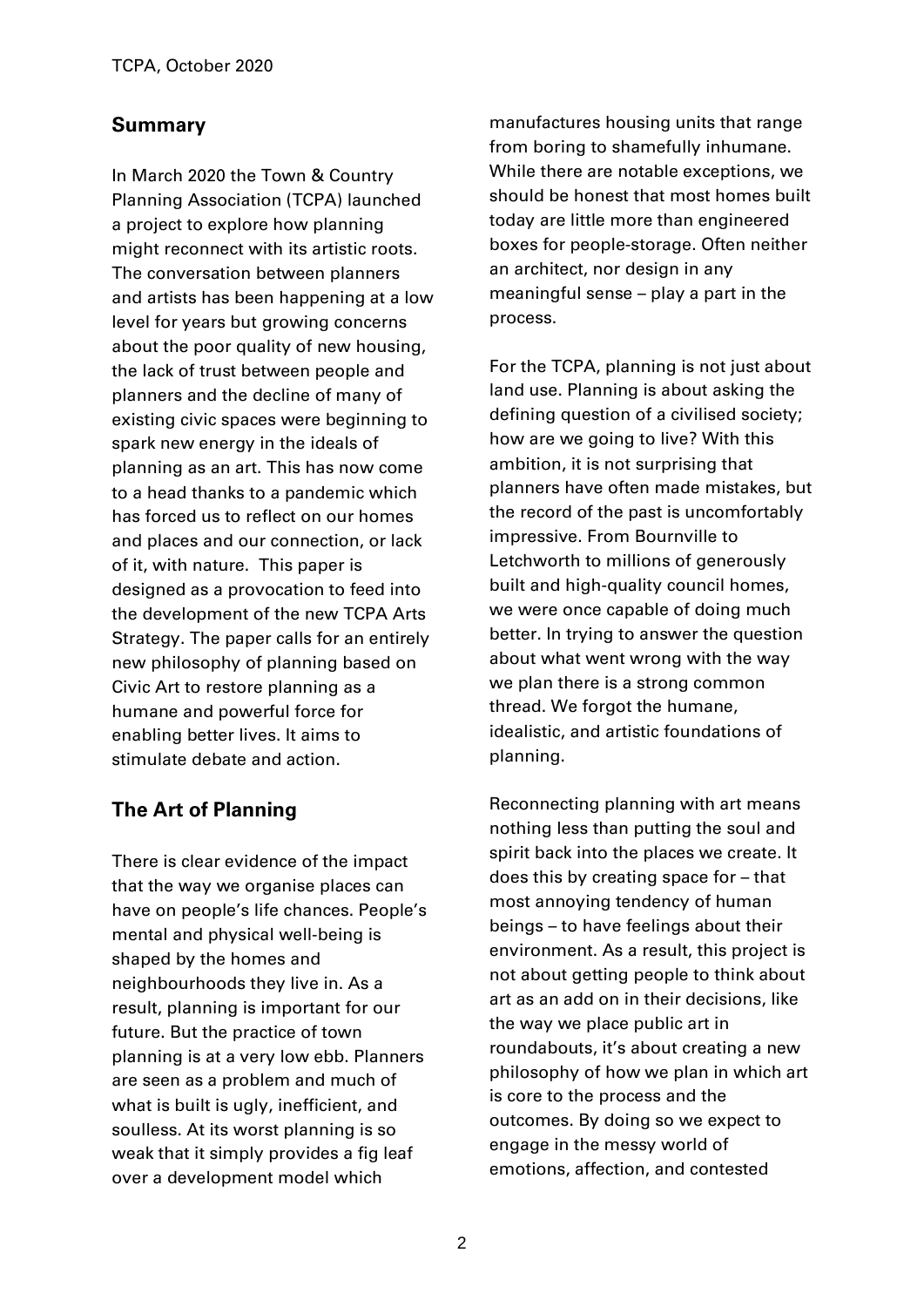arguments about what art means. Thinking artistically about planning means placing the full breadth of the human experience at the heart of the process so it speaks to that part of the human spirit which is so hard to define but so essential to a good life. This note is simply a provocation to get the debate going. It tries to set out the scope of the debate and most importantly to capture the philosophy of Civic Art which shaped the first 50 years of planning in the UK.

#### **Planning as Civic Art**

Before the words 'town planning' were widely used, the founders of the planning and Garden City movement often referred to what they did as a 'Civic Art'. They meant that the sum of how we shape and design buildings and spaces, parks and gardens is to achieve not just something efficient in engineering terms but was to be delighting and beautiful. For the founders of the planning movement what they did was seen primarily as an artistic practice. A relic of this understanding lives on in the Royal Town Planning Institute's founding objective to promote the 'Art and Science' of town planning. The scope of civic art was broad but perhaps bounded by the spaces we share as a community or with friends and family. The principles applied to it were strongly expressed and vitally important to the philosophy of planning.

#### **Origins**

The founders of the planning movement, inspired directly by John Ruskin and William Morris, saw the arts as central to liberating people and enabling happier lives. There is nothing novel in this idea and it's a view that would be shared by many classical artistic traditions. The distinctive part of their philosophy was a powerful social justice strand, so access to the arts must be for everyone, not just elites and not just in formal settings but in people's everyday experience. The job was not just about creating decent utilitarian conditions for healthy lives but ensuring that a sense of beauty was core to the design of places. Underpinning this notion of beauty was a powerful assumption about the importance of nature to the human spirit. Designing places with nature and bringing representations of the natural world into the home became a distinctive part of Civic Art. It is significant that Morris instinctively understood the value of nature to people, but we cannot evidence that instinct with the wealth of public health research.

It has now become dangerous to use the word 'beauty' for all sorts of legitimate reasons, but for the founders of the planning movement, the word had a very distinctive character. While both John Ruskin<sup>2</sup> and William Morris can be said to have a refined sense of aesthetics, they spoke about art and

over the outcome and no way to express their creative side.

<sup>2</sup> Ruskin rejected classical design as 'the art of the slave' because those who constructed it had not no control at all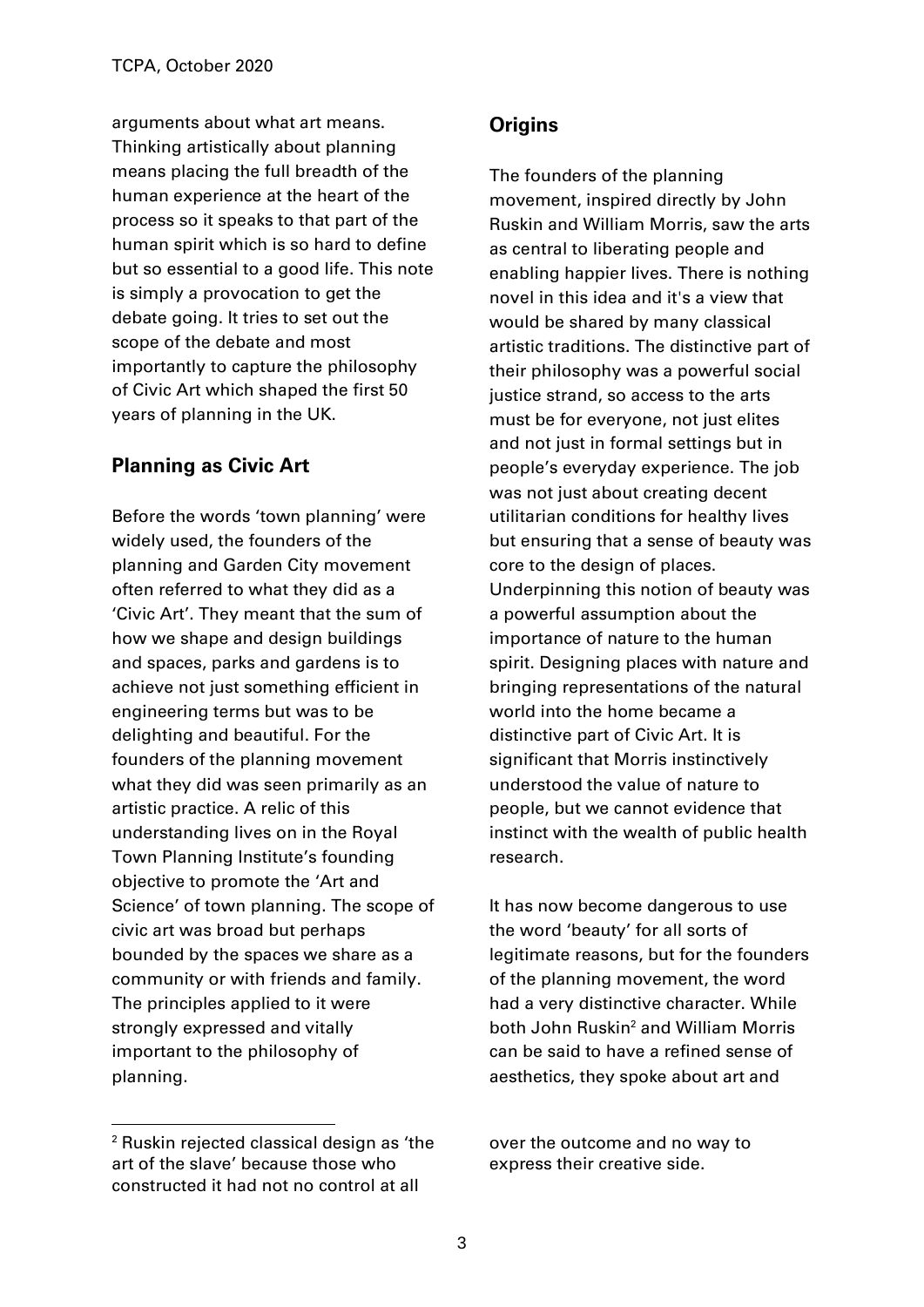design in the context of making it available to everyone and in the spirit of equality (see Ruskin's Sesames and Lilies, 1865). This was not about beauty in an authoritarian classical aesthetic sense but their ambition to provide beauty for all and to empower everyone to be part of the construction of that outcome. It was an all-ornothing arts strategy in which discussions of building a home was no more possible without a conversation about art than it was without a conversation about bricks. The best example of this advocacy is in Raymond Unwin and Barry Parker's 1901 publication The Art of Building a Home. This quote is from the introduction:

> "Understanding something of the true meaning of art, we may set about realising it, at least in the home which is so much within our control. Let us have in our houses, rooms where there shall be space to carry out the business of life freely and with pleasure, with furniture made for use, rooms where a drop of water spilled is not fatal; where the life of the child is not made a burden to it by unnecessary restraint; plain, simple, and ungarnished if necessary, but honest. Let us have such ornament as we do have really beautifully wrought by hand, carving, wrought metal, embroidery, painting, something which it has given pleasure to the producer to create, and which shows this in every line the only possible work of art. Let

us call in the artist, bid him leave his easel pictures and paint on our walls and over the chimney corner landscapes and scenes which will bring light and life into the room, which will speak of nature, purity and truth; shall become part of the room, of the walls on which they are painted, and of the lives of us who live beside them; paintings which our children shall grow up to love and always connect with scenes of home with that vividness of memory from childhood which no one can efface."

There were other important aspects of the notion of Civic Art which speak to the ideals of civics. Cooperation was a vital aspect of the approach, so cooperative and collective visions are not a single vision of an auteur artistic genius. Competition and the obsession with originality were seen as major barriers to 'good art'. The growing division between planning and architecture in the last 70 years was in part due to the clash of two profoundly opposed ideas; one collective and cooperative, the other based on the individual architect genius often working in the context of major assumptions about what was 'good' for the community. While the pages can be closed on someone who believes themselves to be genius poet, we are all forced to consume the ego behind the built environment.

Dialogue and co-creation were critical parts of Civic Art so that design was not thrust upon the community but instead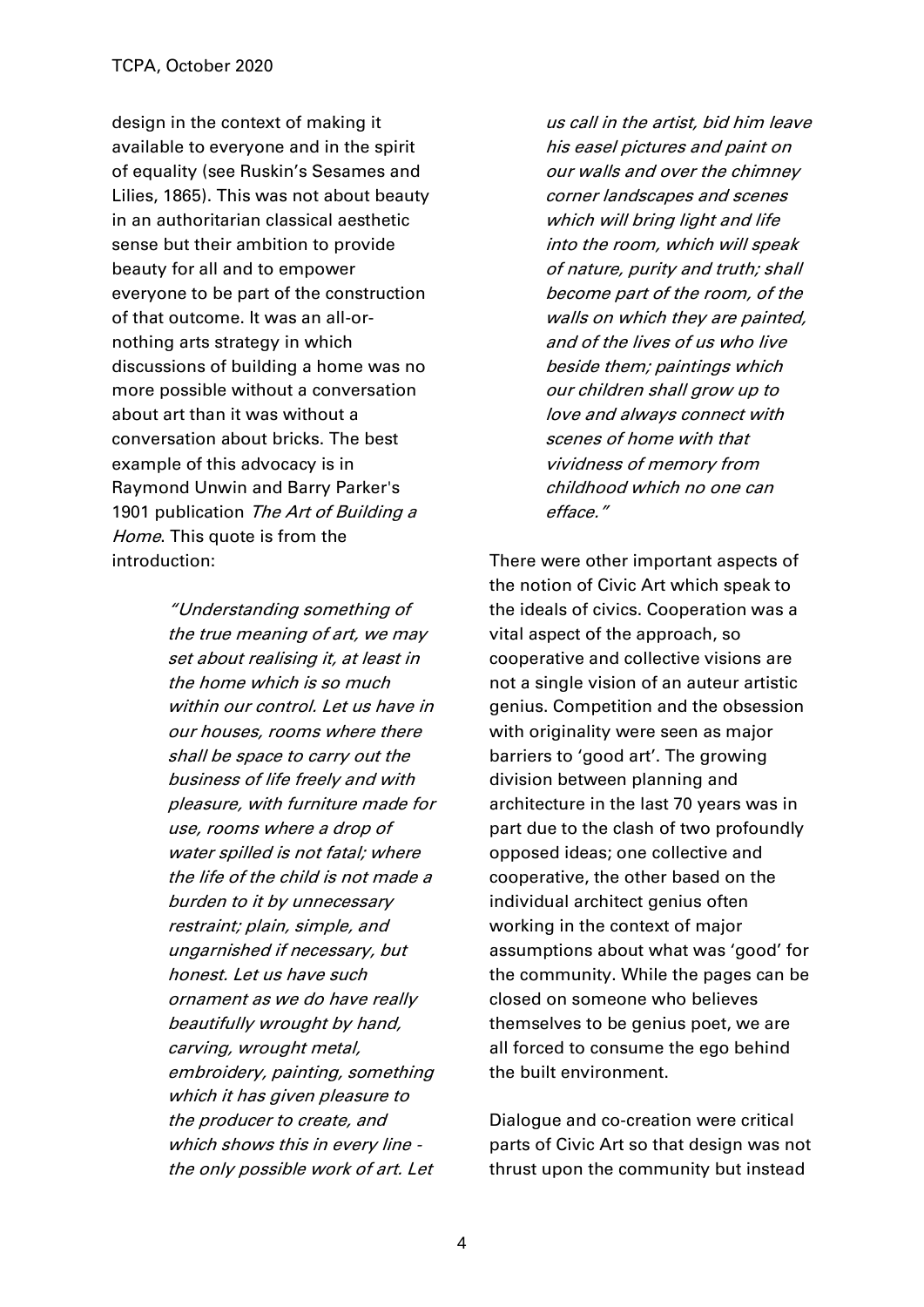emerged from it. This strand of ideas was core to Colin Ward's anarchist attempt to promote collaboration between planners, architects, and communities but with communities in the driving seat. This idea of cocreation also linked to the vital role of craft and meaningful creative work. Beauty was partly derived from the knowledge of the skill and pleasure that went into making buildings and furniture. It's interesting that of all the component of good Civic Art, it's this notion of craft and care for what is produced and who produced it which is the most difficult and perhaps most important in an era when meaningful human work is under renewed assault.

This ideal for the place of art in people's everyday lives was incredibly powerful and shaped the iconic designs for Letchworth and many other communities. The tradition became forever associated with the arts and crafts movement where, in contrast to modernism, ornamentation and decoration were welcomed so long they flowed from function and so long as the outcome reflected meaningful craft. It goes without saying that the principles of Civic Art sketched in this paper do not lead to a single aesthetic outcome. Nor should we overlook the emphasis which those who built our post-war New Towns placed on Civic Art which has left a rich legacy that is a sharp contrast to much of development we see now.

But this notion of Civic Art was not the only role of the arts in the planning movement. Art was also an important way of agitating for social change. This was most obvious in the works of literature which inspired Ebenezer Howard's and Garden City ideal including Morris's 'News from Nowhere' (1890) and Edward Bellamy's 'Looking Backwards' (1888). These stories made the political space for exploring important questions about how we should live. The planning movement inhabited this space by offering ideas such as Civic Art and Garden Cities as key solutions to achieving better lives. At the same time, North America sees the surge the 'City Beautiful Movement' which intends to introduce the beautification and monumental grandeur. A movement growing in parallel to the Garden City movement, it was also a result of concerns around the poor living conditions of all major cities and its precursors promoted beauty not only for the sake of beauty, but also to create moral and civic virtue among urban populations. It was also notably criticised by some for doing the opposite.

In short, Civic Art was a philosophy, a way of thinking which played a critical role in humanising and balancing the other technical aspects of planning. As the planning movement was professionalised the practice became dominated by technical questions and necessary though these disciplines are, they often find sensitivity to the human condition difficult to compute.

#### **Paradise lost**

Experiencing and participating in art is a vital part of securing people's wellbeing but over the last 50 years, the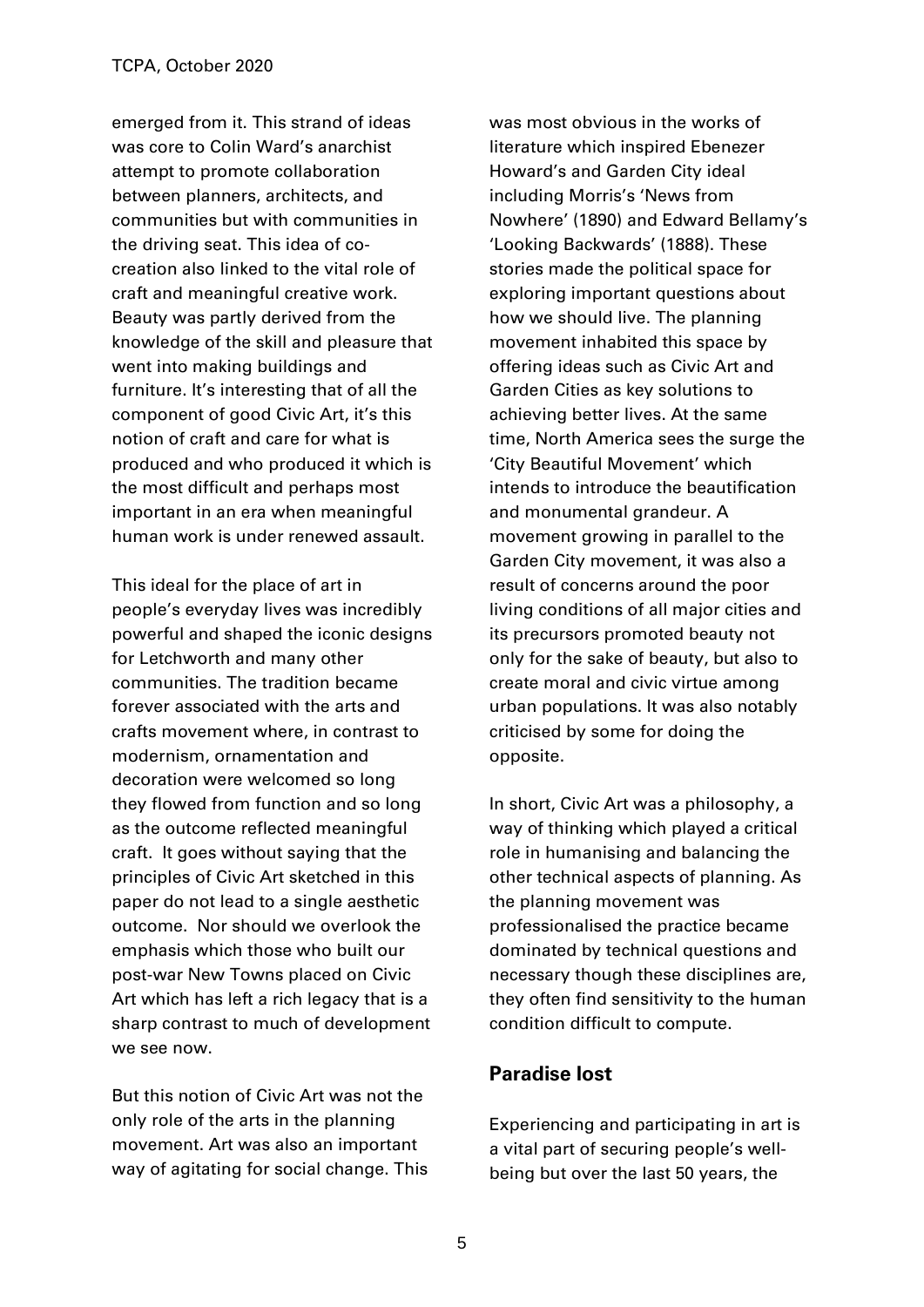practice of planning has drifted away from its artistic roots. This has disconnected it from the principles that make great places and separated it from the people we have increasingly come to plan for but not with. The planning process has largely become technocratic and driven by government guidance which ignores the art completely as an issue for planners. There has been a renewed interest in design codes which is welcome, but codifying 'good design' is problematic for Civic Art tradition. Such code can inspire but they can also squash creative solutions. Just as a reference point the word 'art' never appears in the entire main body of the National Planning Policy Framework for England. The message could not be clearer.

But the problem runs much deeper than just the current policy priorities of national Government. The absence of debate around Civic Art in professional practice is striking. There is often an active disdain for any planning outcome which cannot be measured and outright fear of dealing with people's emotions about the identity of their places or their emotional connection with nature. Aspects of Civic Art are no longer a core part of the curriculum of planners and are seen as soft and peripheral to planning practice. On the whole artists and planners inhabit different worlds and speak different languages. Although successful collaborations do exist, these are very rare.

The private sector development culture is no better. Although the roots of Civic Art lie in a concern for the ideal home, our current housing delivery model has no place for co-creation, beauty in design or for artist involvement, except in the occasional piece of public art that provides a thin icing over tens of thousands of value-engineered brick boxes. There are examples of those trying to do better but they are the exception and while the origins of Civic Art came from people in private practice there is no such collective voice now.

There is also a problem in the way urban planning is taught. The founders of the movement believed that art was a core aspect of the way town planning was understood yet planning education has been narrowed drifting to a technocratic approach to building places. The creative aspects of design and playfulness in town planning are no longer found in planning degrees, training professionals do not find art in the experience of place anymore.

Of course, planning is now so deregulated that it cannot be blamed for some of the very poor outcomes we see. But even at its very best, outcomes can be both 'sustainable' and mind numbingly soulless. This problem is set to get much worse by the monetisation of nature. It may be useful to value what nature does for us in terms of ecosystems services but the move to 'net again in nature' means decision being driven on arbitrary economic values places on the environment which completely ignores people's feelings about their place. Telling people their environment will be developed because it's worth less than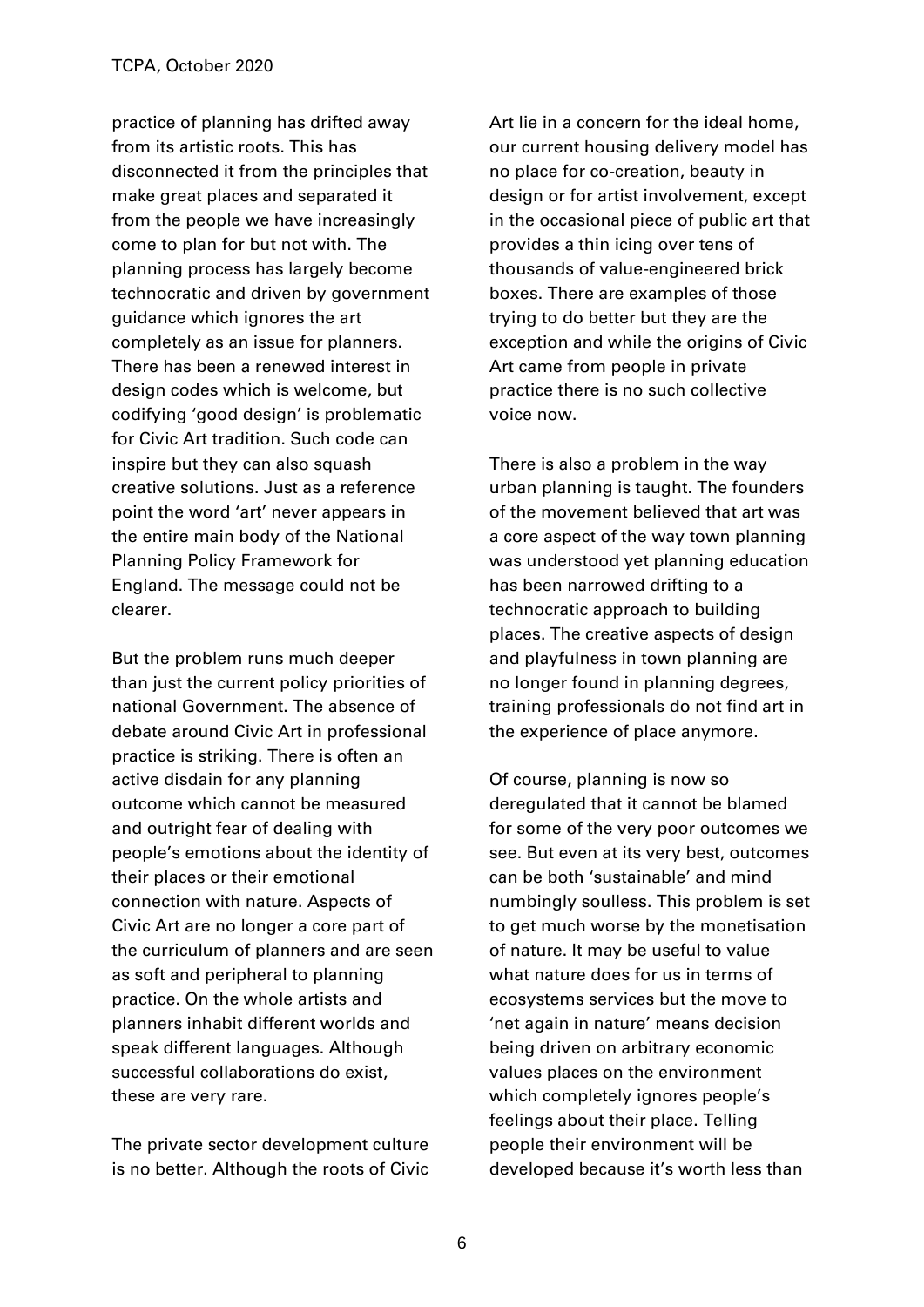someone else's or that new bits of nature will be created ten miles away is one example of just how inhumane and stupid decision making has become. Planners get what they deserve if they ignore the intense feelings people have about their local neighbourhood and the psychological impact that change can have on people for better or worse.

Technical knowledge, including economic impacts, are all vital in planning processes and decisions and no one is arguing for a planning system which ignores the evidence or becomes dominated by competing 'feelings'. We are arguing for a system which has a sensitivity to human needs and ensures those feelings are reflected in the decision we take about how streets and neighbourhoods develop. The principles of Civic Art are the way we do this.

## **Re-creating Civic Art**

Putting art into planning only works if you believe, as the Garden City pioneers did, that art can transform people's lives. It can do this by the design of places and the way they excite, stimulate, and entertain people. It can do this through ensuring there are venues and places to experience art and by enabling people to directly participate in artistic activities. Civic Art is not limited to any specific media so it can be as much about the visual arts as it can be about people writing stories or making films about their places.

We also assume that planning is not just about colouring in maps but about the much wider endeavour of shaping

the world to enable people to live healthy and fulfilled lives. Because planning must be about the complexity of the human experience, art is always going to be central to the ideals of town planning.

Having agreed about the power of art we need to be clear about what we mean when we talk about a 'new Civic Art'. This has to reflect Civic Art as an approach and as an outcome. So here goes:

- We believe that Civic Art can play a transformational role in people's lives by speaking to that part of the human condition which is moved by the creative expression of emotions.
- Civic Art is about making the places we share in the community and the home beautiful.
- Civic Art is grounded in the belief that people are sociable beings with a powerful desire to connect to the natural environment
- Civic Art is rooted in the ideals of equality and social justice so that what we create must available to all of us in our everyday lives. As a result, Civic Art can be challenging and controversial, but it must always be useful. It must not be used solely to beautify a place or become a means of art washing.
- Civic Art happens through a process of co creation, and cooperation with communities. Artists and planners are there to